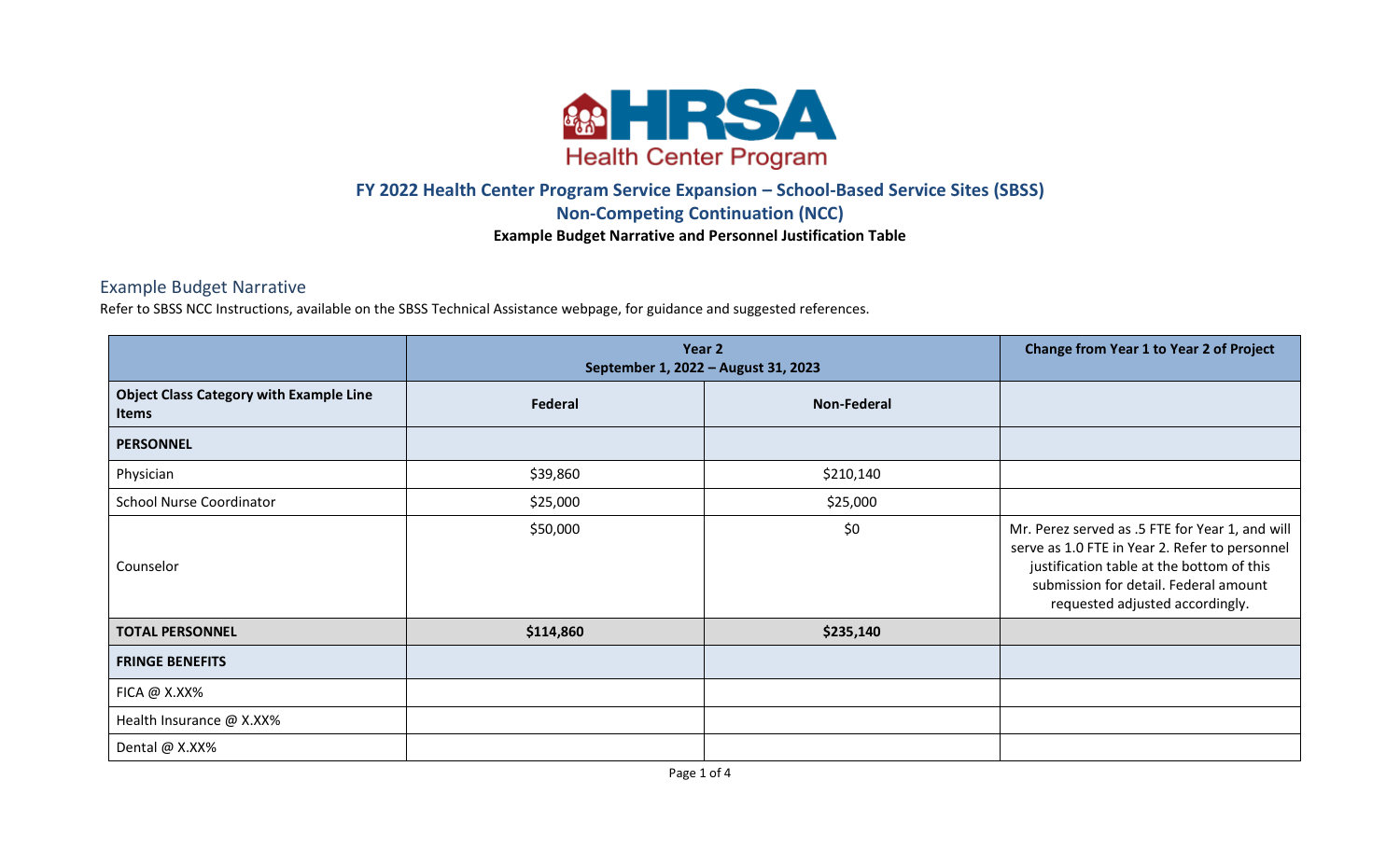|                                                                                                                                                                                                                                                                                                                                                               | Year 2<br>September 1, 2022 - August 31, 2023 |                    | <b>Change from Year 1 to Year 2 of Project</b> |
|---------------------------------------------------------------------------------------------------------------------------------------------------------------------------------------------------------------------------------------------------------------------------------------------------------------------------------------------------------------|-----------------------------------------------|--------------------|------------------------------------------------|
| <b>Object Class Category with Example Line</b><br><b>Items</b>                                                                                                                                                                                                                                                                                                | <b>Federal</b>                                | <b>Non-Federal</b> |                                                |
| Unemployment Insurance @ X.XX%                                                                                                                                                                                                                                                                                                                                |                                               |                    |                                                |
| Workers Compensation @ X.XX%                                                                                                                                                                                                                                                                                                                                  |                                               |                    |                                                |
| Disability @ X.XX%                                                                                                                                                                                                                                                                                                                                            |                                               |                    |                                                |
| <b>TOTAL FRINGE BENEFITS</b>                                                                                                                                                                                                                                                                                                                                  |                                               |                    |                                                |
| <b>TRAVEL</b>                                                                                                                                                                                                                                                                                                                                                 |                                               |                    |                                                |
| Local travel for Student Nurse Coordinator to<br>provide care general primary care services at<br>X in-scope school-based service sites:<br>\$XX.XX mileage rate @ XX miles for<br>$\bullet$<br>X trips<br>\$XX garage parking at X sites<br>$\bullet$                                                                                                        |                                               |                    |                                                |
| Providing Telehealth in Pediatric Populations<br>conference<br>2 staff: Physician and School Nurse<br>$\bullet$<br>Coordinator<br>Total price is \$X, XXX per person,<br>$\bullet$<br>includes the following costs per<br>person:<br>Airfare @ \$XXX<br>$\circ$<br>Conference fees @ \$XXX<br>$\circ$<br>Lodging @ \$XX<br>$\circ$<br>Per diem @XX<br>$\circ$ |                                               |                    |                                                |
| <b>TOTAL TRAVEL</b>                                                                                                                                                                                                                                                                                                                                           |                                               |                    |                                                |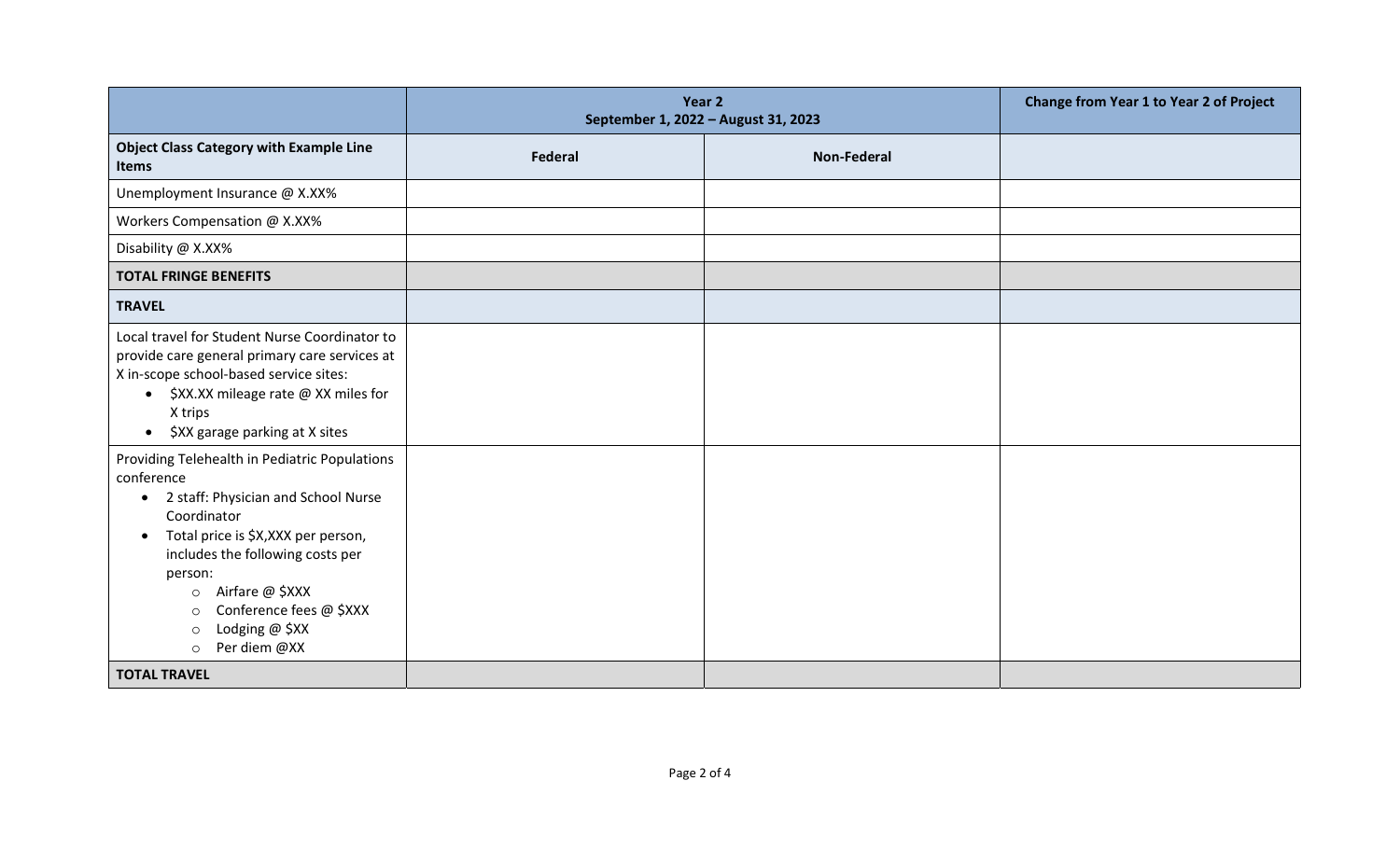|                                                                                                                                                                                                           | Year 2<br>September 1, 2022 - August 31, 2023 | Change from Year 1 to Year 2 of Project |  |
|-----------------------------------------------------------------------------------------------------------------------------------------------------------------------------------------------------------|-----------------------------------------------|-----------------------------------------|--|
| <b>Object Class Category with Example Line</b><br>Items                                                                                                                                                   | <b>Federal</b>                                | <b>Non-Federal</b>                      |  |
| <b>SUPPLIES</b>                                                                                                                                                                                           |                                               |                                         |  |
| Medical exam table linens (500 one time use<br>linens @ XX.XX each)                                                                                                                                       | \$2,500                                       |                                         |  |
| <b>TOTAL SUPPLIES</b>                                                                                                                                                                                     | \$2,500                                       |                                         |  |
| <b>CONTRACTUAL</b>                                                                                                                                                                                        |                                               |                                         |  |
| Consultant to provide XYZ training to current<br>providers (30 hours @ \$XX per hour)                                                                                                                     |                                               |                                         |  |
| Practice transformation facilitator to guide<br>the school-based service site's adoption of<br>integrating mental health services into<br>primary care using best practices (20 hours x<br>\$XX per hour) |                                               |                                         |  |
| <b>TOTAL CONTRACTUAL</b>                                                                                                                                                                                  |                                               |                                         |  |
| <b>OTHER</b>                                                                                                                                                                                              |                                               |                                         |  |
| EHR license fees for new staff (3 $@$ \$XX each)                                                                                                                                                          |                                               |                                         |  |
| <b>TOTAL OTHER</b>                                                                                                                                                                                        |                                               |                                         |  |
| <b>INDIRECT COSTS</b>                                                                                                                                                                                     |                                               |                                         |  |
| X.XX% approved indirect rate                                                                                                                                                                              |                                               |                                         |  |
| <b>TOTAL INDIRECT COSTS</b>                                                                                                                                                                               |                                               |                                         |  |
| <b>TOTAL BUDGET</b>                                                                                                                                                                                       |                                               |                                         |  |